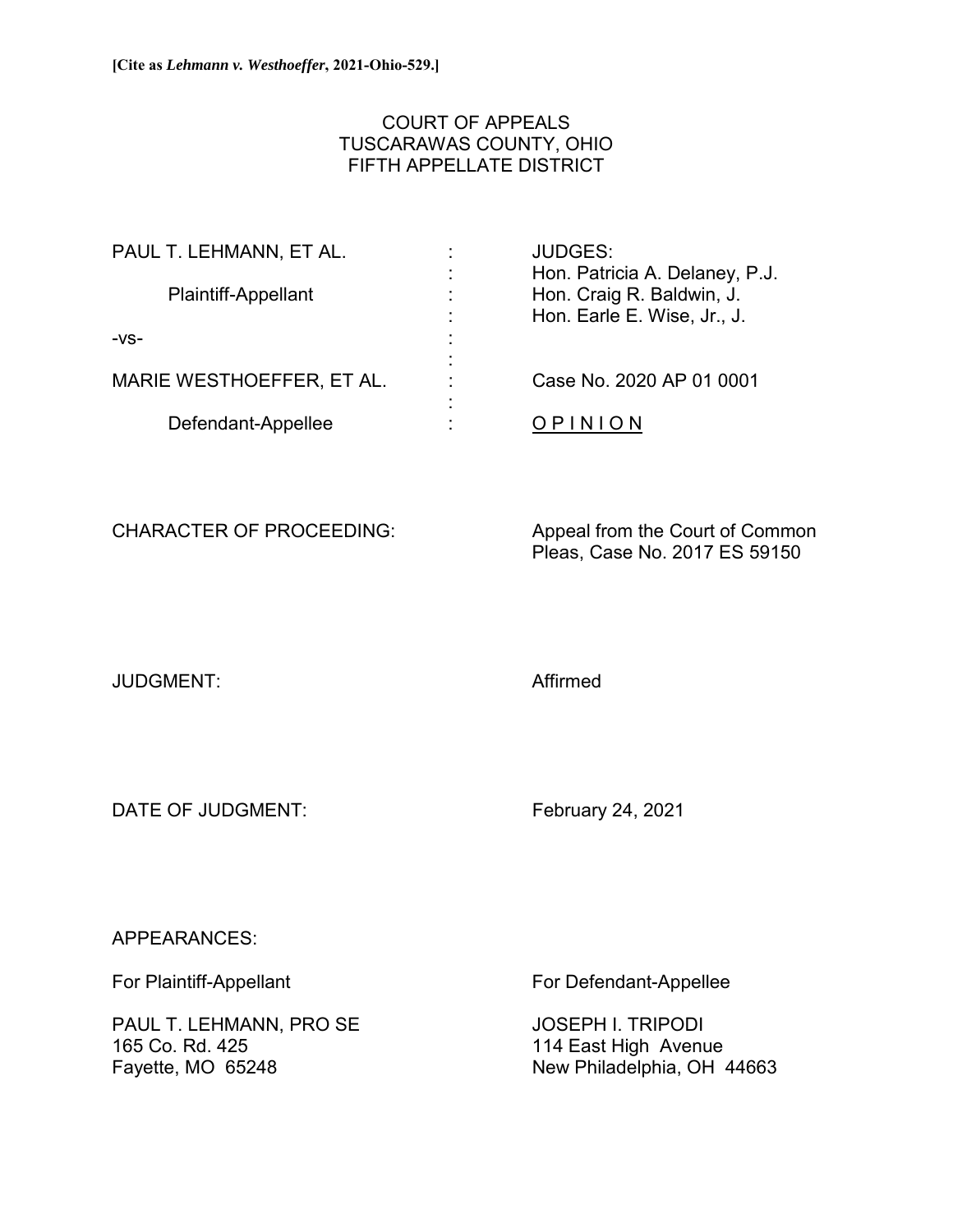## *Wise, Earle, J.*

{¶ 1} Appellant Paul Lehmann, et al appeals the December 19, 2019 nunc pro tunc judgment of the Tuscarawas County Court of Common Pleas Probate Division which rejected appellant's motion and amended motions for summary judgment, his objections to the final accounting in the estate of Carole Kies, and his complaint for concealment. Appellee is Marie Westhoefer, the administrator of Kies' estate. The relevant facts are as follow.

# FACTS AND PROCEDURAL HISTORY

{¶ 2} On July 11, 2017, Kies, ill with cancer, enlisted the assistance of Westhoefer, her friend and neighbor of 30 years, in making a will. Kies, having never married and leaving no issue, left her entire estate to Westhoefer and additionally made Westhoefer the executrix of her will. The will was signed by one witness, Regina Rummes. While both Westhoefer and another woman, Carol Fay Breehl, were present during the preparation of the will, neither signed the will, and Breehl left the room while Rummes signed. Kies died the same day.

{¶ 3} On July 19, 2017, Westhoefer filed an Application to Probate Will and an Application for Authority to Administer Estate in the Tuscarawas County Probate Court. On the same date, the court noted its review of the document purporting to be Kies' will and the fact that it did not conform with R.C. 2107.03. A hearing was set for August 7, 2017 for Westhoefer to present evidence and argument regarding the admission of the will and to determine what efforts could be made to locate next of kin.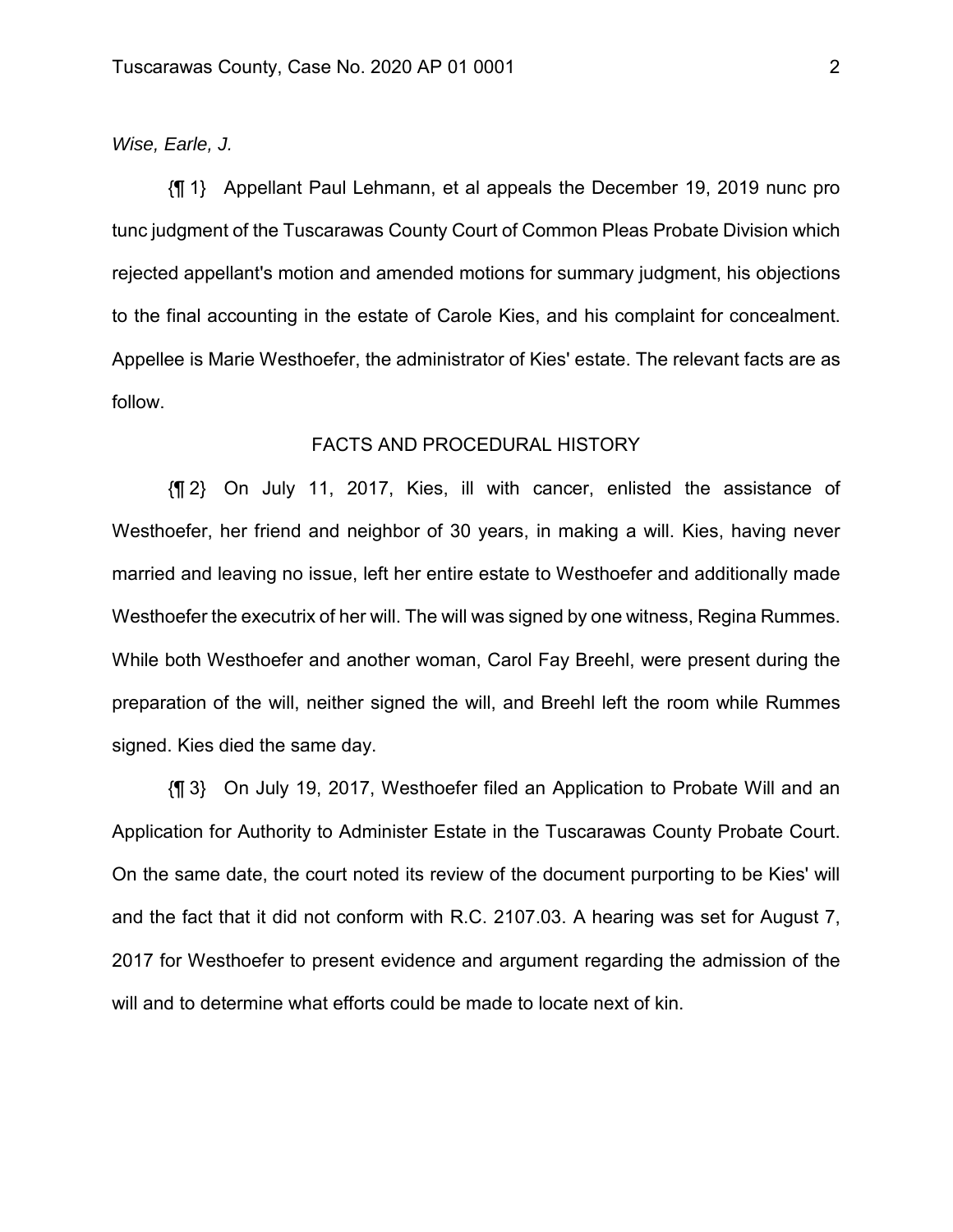{¶ 4} At the hearing, the court heard testimony from Westhoefer and Rummes explaining Kies' desire to make a will and her intent that the document presented to the probate court be her will.<sup>1</sup>

{¶ 5} On August 18, 2017, the court issued its judgment entry finding while the will did not meet the statutory requirements of R.C. 2107.03, because Westhoefer had established the elements required by R.C. 2107.24, the will was admissible pursuant to R.C. 2107.24, Ohio's non-conforming will statute.

{¶ 6} Because Kies had never mentioned any relatives to Westhoefer, an heir search was conducted which located 31 cousins and second cousins including appellant herein. Appellant was served with notice of probate of the will on October 11, 2017.

{¶ 7} On January 22, 2018, appellant filed a pro se complaint to contest the will admitted to probate naming himself as plaintiff and only Westhoefer as a defendant. On February 9, 2018, Westhoefer moved to dismiss the complaint for failure to comply with R.C. 2107.73, describing necessary parties to a will contest.

{¶ 8} On February 12, 2018, other heirs filed a will contest complaint represented by Akin Law, P.A. (Herein "the Akin group.")

{¶ 9} On February 14, 2018, a second group of heirs filed a will contest complaint represented by Attorney Lundholm. (Herein "the Lundholm group.")

{¶ 10} On February 26, 2018, appellant filed an amended complaint without leave of court. He named thirty "plaintiffs" other than himself, but did not serve those unaffiliated with the Akin or Lundholm groups by certified mail. Throughout this matter, appellant has

 $\overline{a}$ 

 $1$  {¶ 1} Breehl did not testify that day as she had to work, but was subpoenaed to testify at the later will contest trial.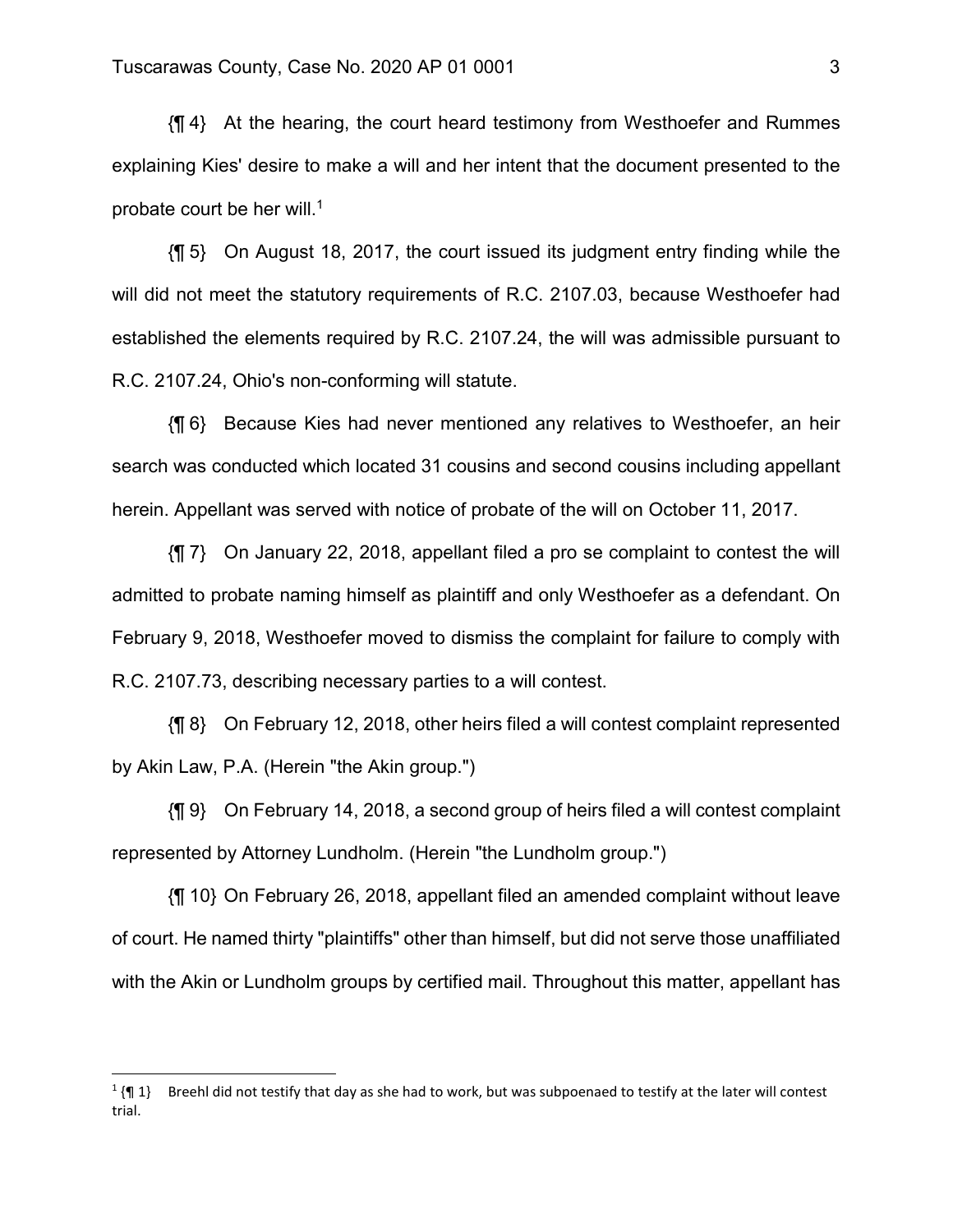persisted in his belief as to how potential heirs should be made parties despite the trial court's rulings and direction to appellant to the contrary.

{¶ 11} On September 19, 2018, the magistrate dismissed appellant's will contest complaint for failure to join necessary parties, "subject to possible relief to [appellant] by way of amended pleading." On October 9, 2018, appellant objected to the magistrate's decision. On December 5, 2018, the trial court overruled appellant's objections and adopted the magistrate's decision. Appellant did not file an amended will contest complaint, nor did he appeal the dismissal of his will contest complaint. He did, however, file a motion to vacate which essentially disagreed with the trial court's findings dismissing his will contest. Appellant stated he had properly joined all of the R.C. 2105.06 heirs as plaintiffs because none of them had refused to be plaintiffs. He further argued if that was improper, the trial court should have moved "a plaintiff across the aisle to the defendant's side, and vice versa." While the court indicated appellant should move to re-amend his complaint, he never did.

{¶ 12} The matter was set for jury trial in the remaining two will contest cases filed by the Akin and Lundholm groups on May 16, 2019. Before trial began, but after a jury was impaneled, a settlement agreement was reached between those parties to split the estate in thirds, distributing one third to each group and one third to Westhoefer. Appellant was included in the settlement discussions, agreed to the settlement, and received his proportionate share of the settlement distributed to the Lundholm group.

{¶ 13} Nevertheless, on May 17, 2019, appellant filed a motion to stay approval of the settlement claiming he and eighteen other heirs were excluded from the settlement negotiations which constituted a "monumental violation" of his constitutional rights as well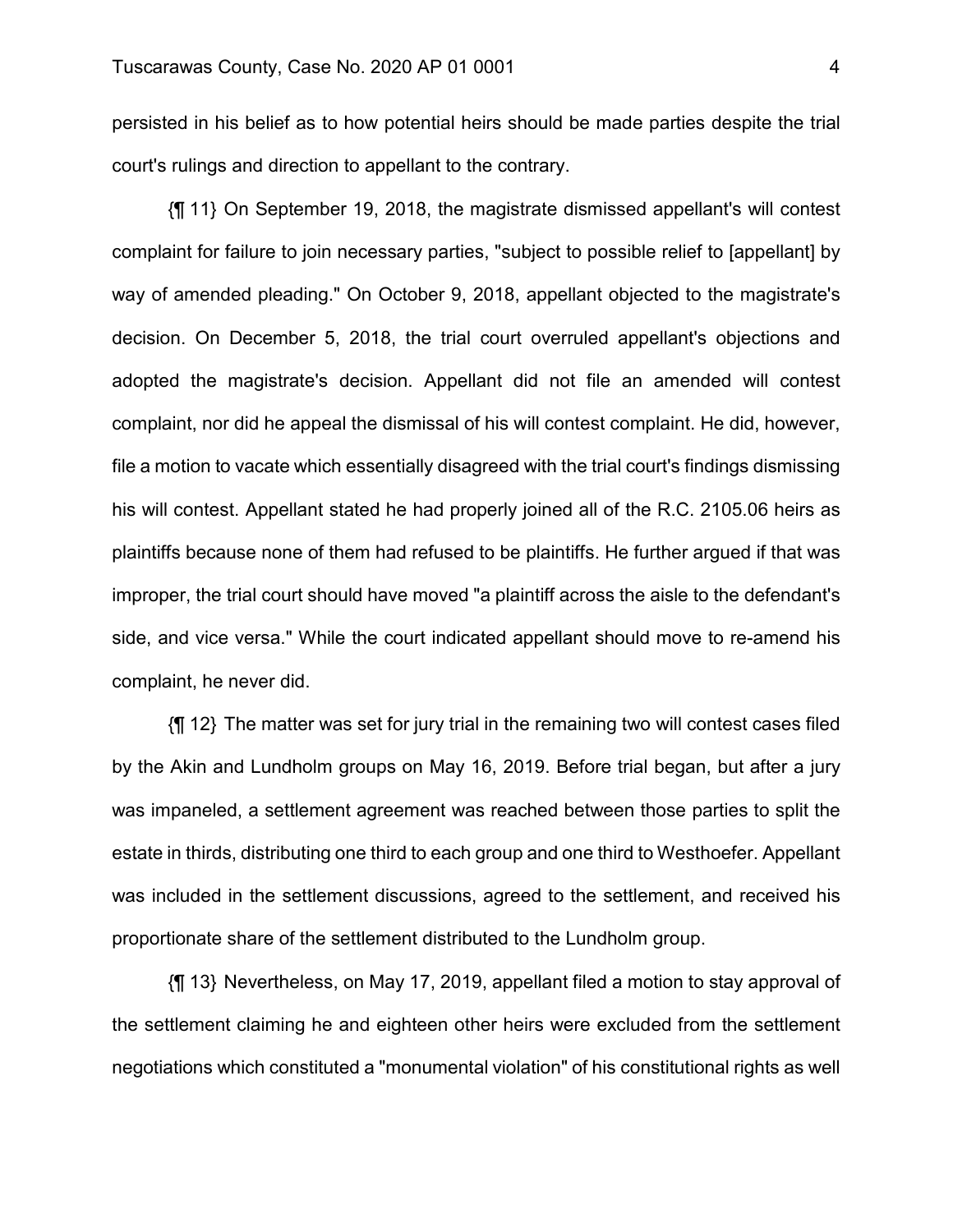#### Tuscarawas County, Case No. 2020 AP 01 0001

as the rights of the other 17 parties. The trial court denied the motion on May 23, 2019. The court found the settlement agreement had been read into the record and was approved and adopted in appellant's presence. The court further found because appellant had no pending claim against Westhoefer, it did not matter that the recited agreement did not state what if any benefit appellant was to receive. Because he was not a party to the settlement, the court said, he had no standing to object to plaintiff's settlement with Westhoefer as plaintiffs had no obligation to benefit other potential heirs who had no pending claims in the case. The trial court noted that while theoretically, any non-settling defendants like appellant retained the right to set aside the will, the statute of limitations for filing a will contest had expired. The judgment entry further stated: "The settlement of Plaintiff's complaints resolved all will-contest matters pending before this Court."

{¶ 14} On May 29, 2019, appellant filed a Motion to Stay Payments and Estate Share Division. In this motion appellant claimed the trial court had failed to rule on his December 21, 2018 motion to vacate the trial court's December 5, 2018 judgment dismissing his will contest for failure to join necessary parties. Westhoefer filed a response on May 30, 2019.

{¶ 15} On May 31, Westhoefer filed a final and distributive account with receipts and disbursements, certificates of service to heirs and beneficiaries, and distribution according to the will contest settlement agreement. The trial court approved the final accounting on June 12, 2019.

{¶ 16} On June 5, 2019, appellant cashed the \$5,612 check for his proportionate share of the settlement.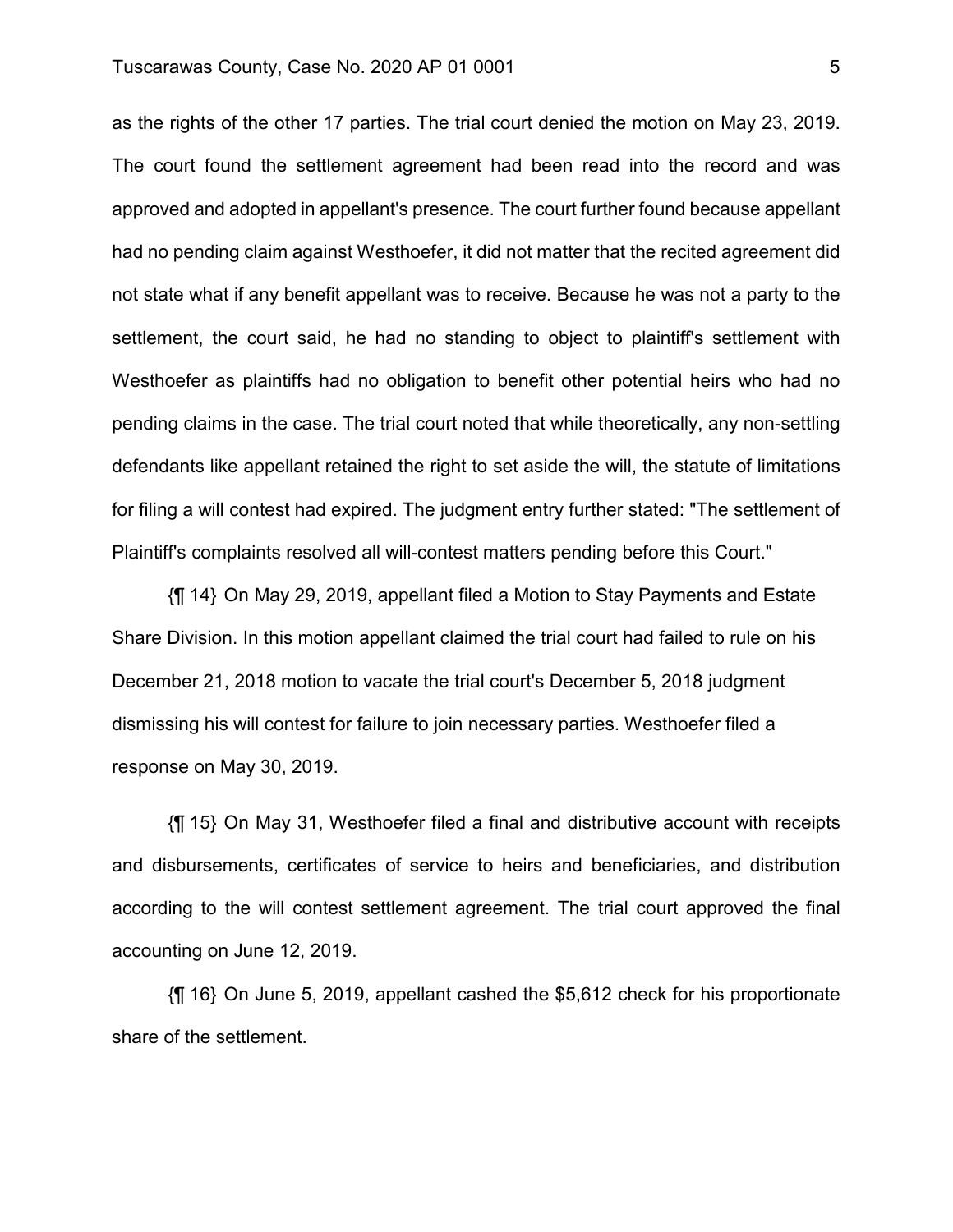{¶ 17} On June 20, 2019, appellant filed a "Motion for Summary Judgment" wherein appellant argued the probate court erred in admitting the will to probate without first invalidating any devises and bequests to Westhoefer, citing R.C. 2107.15 which voids a will's devise to a witness if that witness was essential to establishing the validity of the will. Appellant also took issue with Kies' capacity to make a will on the day of her death, alleged Westhoefer engaged in fraud and concealed assets in her capacity as executrix, and accused counsel for Westhoefer of keeping hidden the fact that Kies' will was invalid on its face.

{¶ 18} Before any counter-filing or order on his motion, on June 26, 2019, appellant filed an "Amended Motion for Summary Judgment Alternatively to Vacate Void Judgment." In this motion appellant argued the probate court's May 16, 2019 judgment approving the settlement of the will contest actions and dismissal of pending complaints was void as was the court's August 18, 2017 judgment admitting the will to probate pursuant to R.C. 2107.15. This motion repeated appellant's arguments that Westhoefer could not take from the estate pursuant to R.C. 2107.15 and therefore the settlement entry of May 16, 2019 was void.

{¶ 19} Appellant filed numerous motions thereafter, improper precipices for subpoenas and a jury demand on his concealment of property complaint. Ultimately the trial court, in a December 19, 2019 nunc pro tunc judgment entry, denied appellant's motion and amended motion for summary judgment, overruled his objection to the final accounting, and denied his complaint for concealment as having no merit. It is from this judgment entry that appellant appeals. He raises four assignments of error as follow:

I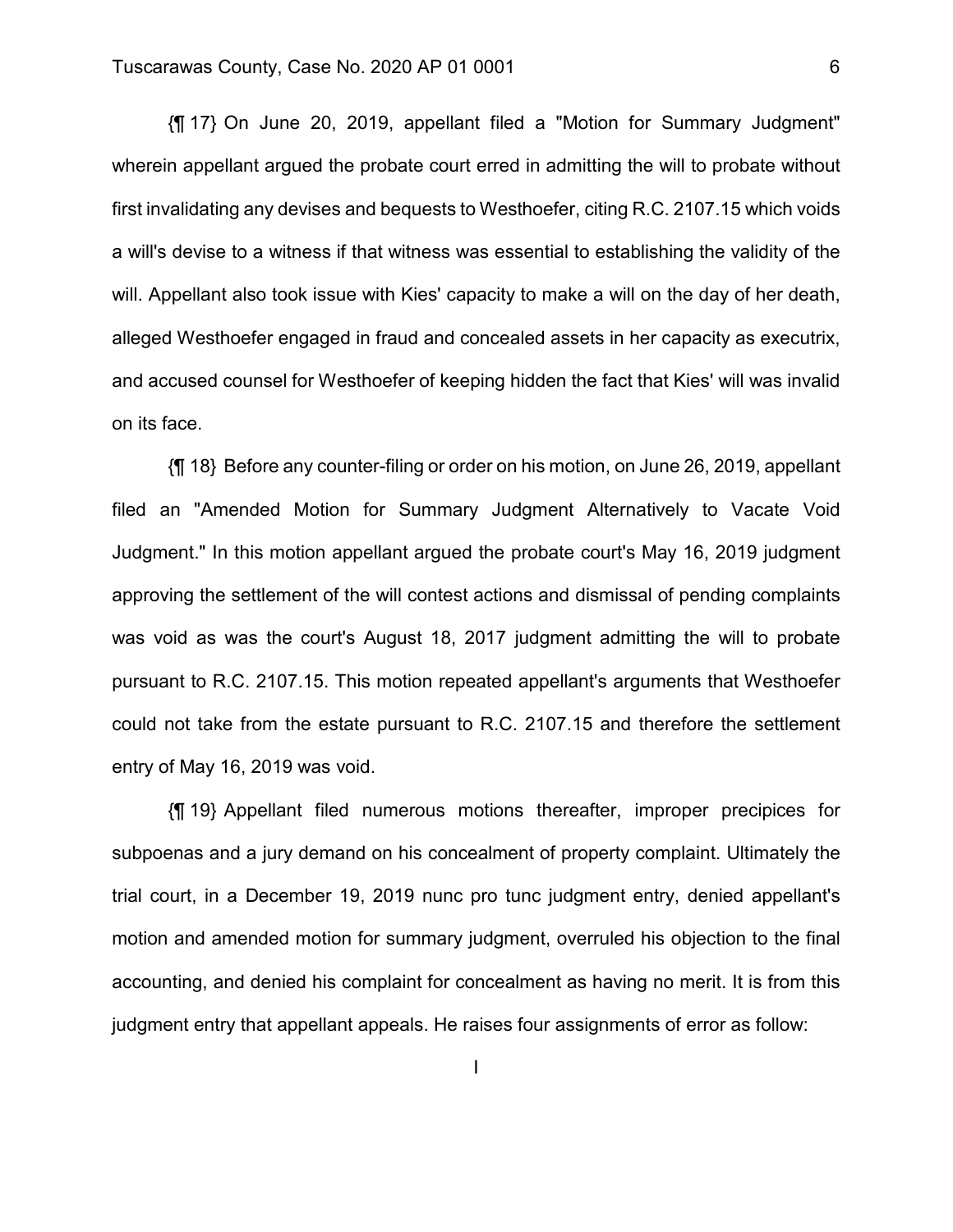{¶ 20} "THE PROBATE COURT ERRED BY ADMITTING A WILL UNDER R.C. 2107.24: A) THAT WAS INVALID FOR LACK OF A TESTATOR SIGNATURE, AND B) WITHOUT VOIDING THE DEVISE OF ONE OF THE WITNESSES UNDER R.C. 2107.15; THUS ALLOWING A FRAUD ON THE COURT AND THE STATUTORY DESCENDANTS."

II

{¶ 21} "THE PROBATE COURT ERRED WHEN IT DISMISSED THE WILL CONTEST OF A PRO SE STATUTORY HEIR ON THE GROUNDS OF UNLICENSED PRACTICE OF LAW AND MISJOINDER."

III

{¶ 22} "THE PROBATE COURT ERRED IN APPROVING A SETTLEMENT AGREEMENT BETWEEN ONLY THIRTEEN OF THE STATUTORY HEIRS AND APPELLEE WESTHOEFER BECAUSE SAID SETTLEMENT WAS FRAUDULENT, DETRIMENTAL AND THUS VOID *AB INITIO*."

IV

{¶ 23} "THE PROBATE COURT ERRED IN DISMISSING APPELLANT PAUL LEHMANN'S CONCEALMENT COMPLAINT."

## I, II, III, IV

{¶ 24} As an initial matter, we note appellant filed this appeal pro se on behalf of himself and eight other heirs of the decedent. While appellant may certainly represent himself, he may not, as a non-lawyer, represent others. The unauthorized practice of law includes the preparation of legal documents for others without proper admission to the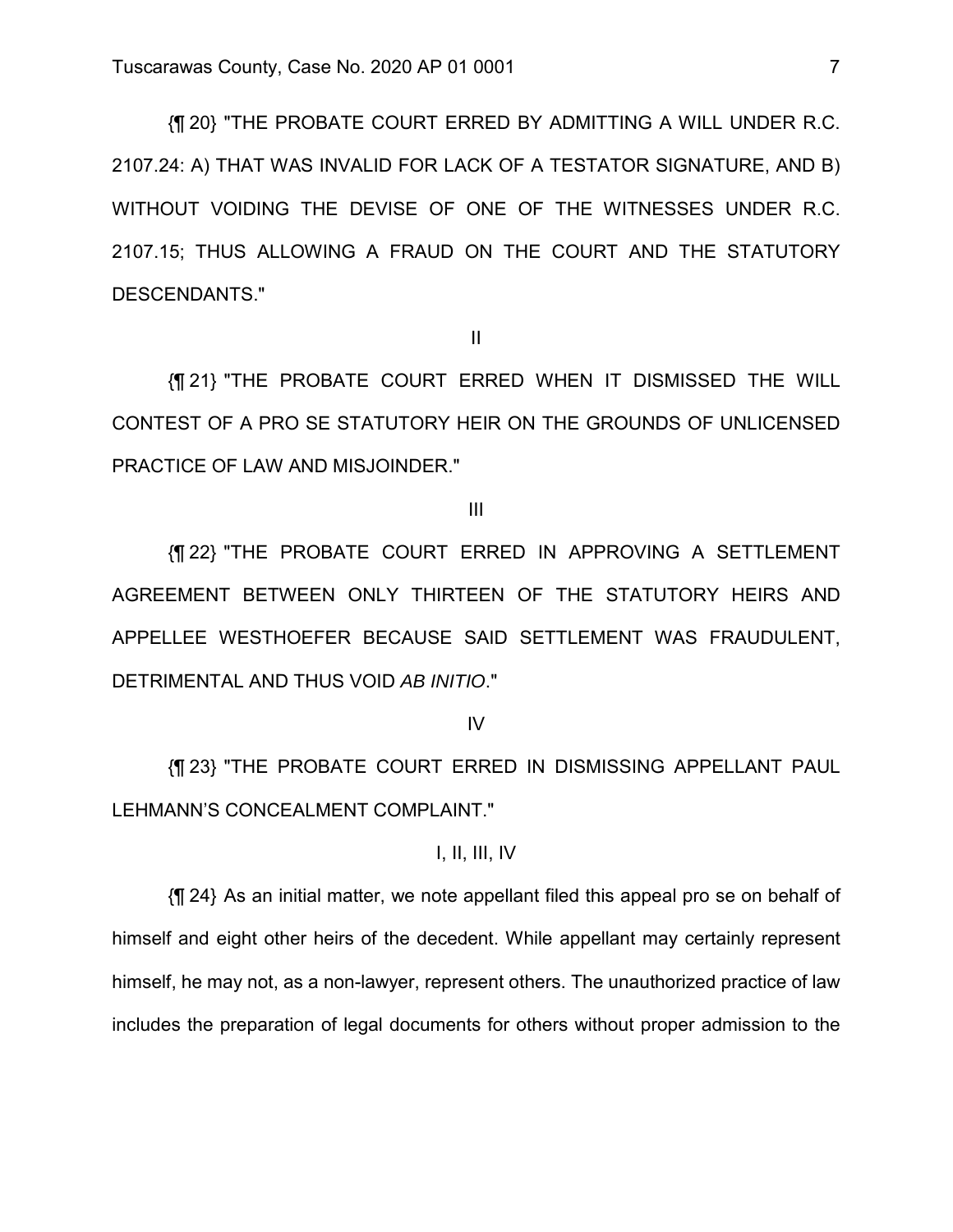practice of law. We therefore consider this appeal only as it applies to appellant Paul Lehmann.

{¶ 25} Each of appellant's four assignments of error fail for the same reason – he never properly contested decedent's will

{¶ 26} R.C. 2107.76 addresses will contest actions and provides in relevant part: No person who has received or waived the right to receive the notice of admission of a will to probate required by section 2107.19 of the Revised Code may commence an action permitted by section 2107.71 of the Revised Code to contest the validity of the will more than three months after the filing of the certificate described in division  $(A)(3)$  of section 2107.19 of the revised code. \* \* \*

{¶ 27} Appellant was properly served with notice of the admission of Kies' will and does not dispute that fact.

{¶ 28} In appellant's first assignment of error, he argues the probate court erred in admitting Kies' will because it was invalid for lack of a testator signature, and because the devise to Westhoefer, a witness to the will, should have been voided. We find appellant's first assignment of error is not properly before this court.

{¶ 29} Appellant's will contest action was dismissed for failure to join necessary parties on September 19, 2018, and appellant failed to properly re-file the same. Appellant later again attempted to challenge admission of the will in June 2019 by way of a motion for summary judgment. In the magistrate's decision of August 2, 2019, however, the magistrate concluded appellant's will contest, under the guise of a summary judgment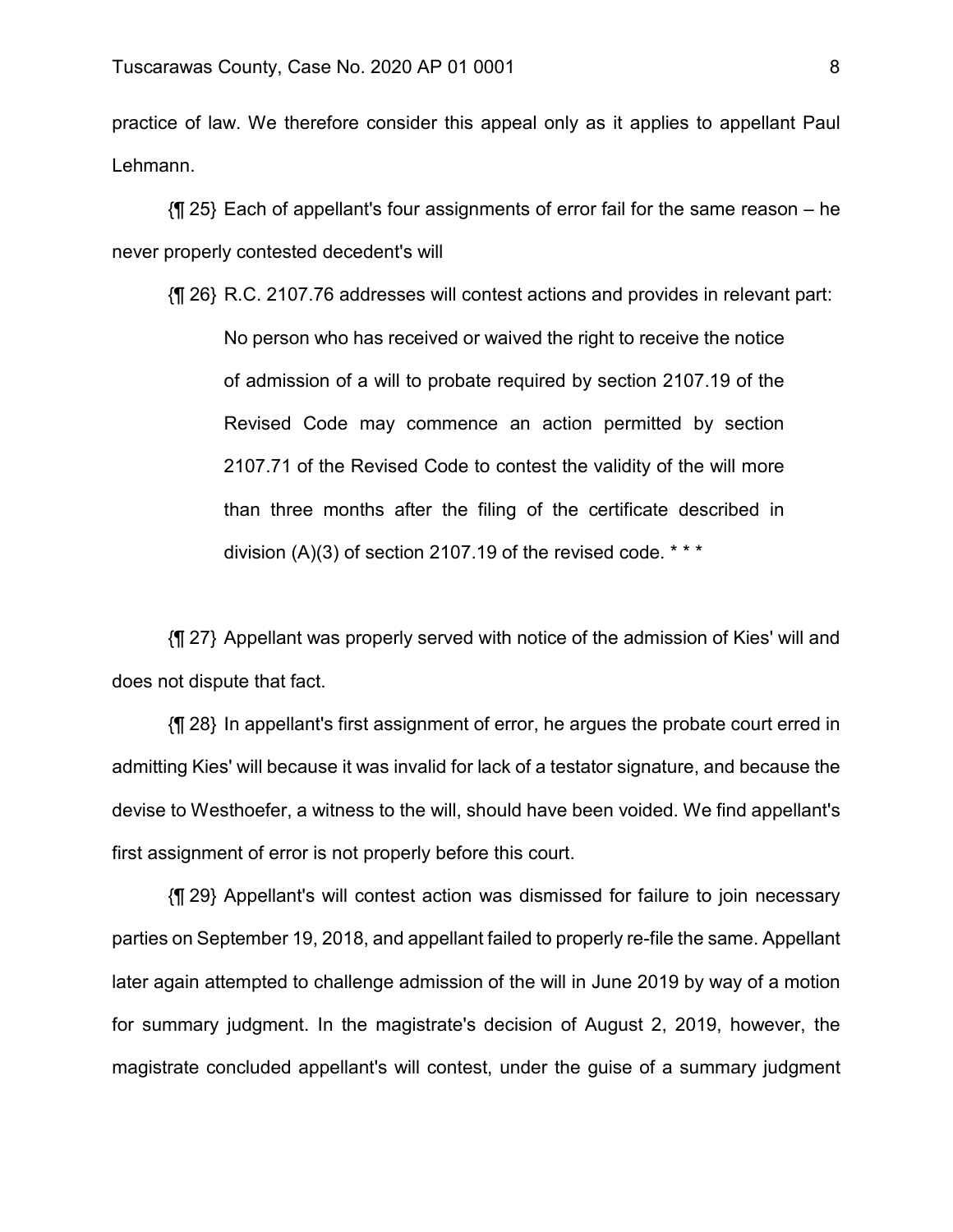motion two years after the will was admitted to probate, was untimely. The trial court adopted the magistrate's decision. Appellant therefore never had a valid will challenge in the probate court and may not therefore challenge the admission/validity of decedent's will here on appeal.

{¶ 30} In his second assignment of error, appellant faults the probate court for dismissing his will contest on grounds of misjoinder and the unauthorized practice of law.

{¶ 31} Once the probate court dismissed appellant's will contest, appellant had two choices. He could have sought leave of court to amend his complaint to comport with the requirements of R.C. 2107.73, or he could have timely appealed the probate court's decision. He did neither. Because appellant's complaint was not timely appealed, we are without jurisdiction to address it.

{¶ 32} In his third assignment of error, appellant argues the probate court erred in approving the pre-trial settlement without including non-represented parties in the agreement. The parties appellant appears to refer to are those who had been served with notice of the probate of the will, but while properly served, failed to appear or respond in any manner other than though appellant who is not a licensed attorney. Appellant may not assert the rights of others. Further, according to the trial/settlement transcript in this matter, appellant was present and included during the settlement negotiations and received his proportionate share of the settlement.

{¶ 33} In his final assignment of error, appellant argues the probate court erred in dismissing his concealment complaint. We disagree.

{¶ 34} The record reflects Westhoefer filed an inventory and three partial accounts which listed household contents. Neither the inventory, nor the three partial accounts